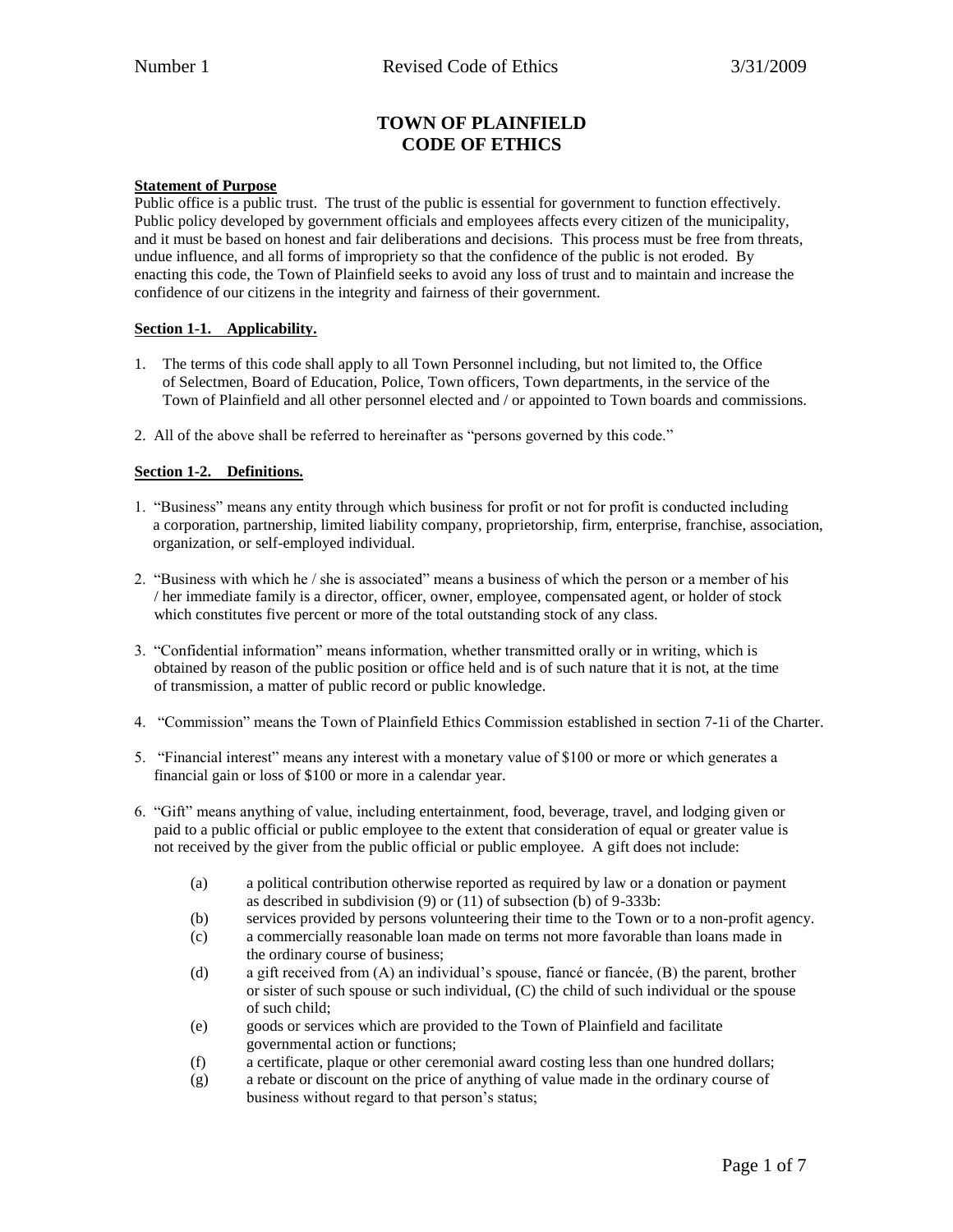- (h) printed or recorded informational material germane to governmental action or functions;
- (i) items of nominal value, not to exceed ten dollars, containing or displaying promotional material;
- (j) an honorary degree bestowed upon a public official or public employee by a public or private university or college;
- (k) a meal provided at an event and/or the registration or entrance fee to attend such an event, in which the public employee or public official participates in his or her official capacity;
- (l) an incidental meal or social occasion provided in the home by an individual;
- (m) gifts in-kind of nominal value not to exceed \$25.00 tendered on gift-giving occasions generally recognized by the public including Christmas, Hanukkah, birthdays, the birth or adoption of a child, weddings, confirmations or bar/bat mitzvahs, provided the total value of such gifts in any calendar year does not exceed fifty dollars;
- (n) incidental gifts to teachers from parents and children, provided such gifts are of minimal value.
- (o) customary payments received for performing the functions of a notary or justice of the peace.
- 7. "Immediate family" means any parent, spouse, child or dependent relative.
- 8. "Individual" means a natural person.
- 9. "Individual with whom one is associated" means an individual with whom the person or a member of his immediate family mutually has an interest in any business.
- 10. "Official responsibility" means the direct administrative or operating authority, whether intermediate or final and whether exercisable personally or through subordinates, to approve, disapprove, or otherwise direct government action.
- 11. "Person" means an individual, sole proprietorship, trust, corporation, union, association, firm, partnership, committee, club or other organization or group of persons.
- 12. "Personal interest" means an interest in any action taken by the Town of Plainfield in which individual will derive a nonfinancial benefit or detriment but which will result in the expenditure of municipal funds.
- 13. "Probable Cause" means determining whether the facts would warrant a reasonable person to believe that a town official, officer, or employee violated this code; the belief should be more than a mere suspicion, but less than proof beyond a reasonable doubt.
- 14. "Public employee" means a person employed, whether part-time or full-time, by the Town of Plainfield or a political subdivision thereof.
- 15. "Public official" means an elected or appointed official, whether paid or unpaid or full or part-time, of the Town of Plainfield or political subdivision thereof.

## **Section 1-3. Conflicts of Interest.**

- 1. Persons governed by this code shall not engage in or participate in any business or transaction, including outside employment with a private business, or have an interest, direct or indirect, which is incompatible with the proper discharge of his / her official responsibilities in the public interest or which would tend to impair his /her independent judgment or action in the performance of his / her official responsibilities.
- 2. (a) Persons governed by this code shall not solicit or accept any gift from any person which to his / her knowledge is interested in any pending matter within such individual's official responsibility.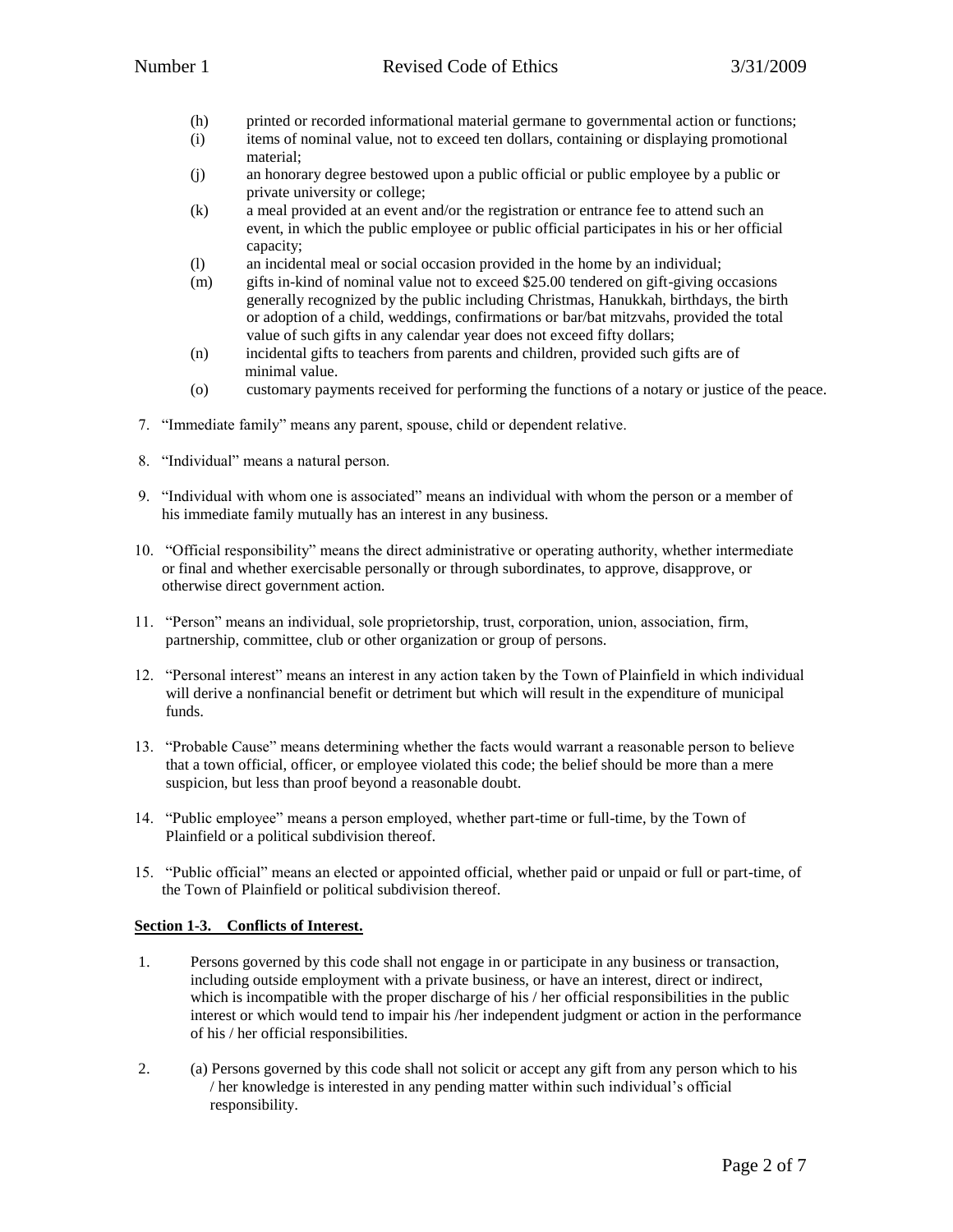- (b) If a prohibited gift is offered, he / she must refuse it, return it, pay the donor the full value of the gift, or donate it to a non-profit organization provided he / she does not take the corresponding tax deduction. Alternatively, it may be considered a gift to the Town of Plainfield provided it remains in the Town of Plainfield possession permanently.
- 3. (a) Persons governed by this code shall not engage or participate in discussion, voting or action on any matter brought before him / her or a board that he / she is member of, that would result in a financial gain or loss to that public official or public employee or his / her immediate family member or business which he / she is associated.
	- (b) If such participation is within the scope of the public official or public employee official responsibility, he / she shall be required to disclose on the record or provide written disclosure, which sets forth in detail the nature and extent of interest, to the Commission. Upon disclosure, the public official or public employee shall recuse himself from such participation and vacate the room where the business is being conducted during the time of the discussion, voting or action.
	- (c) Notwithstanding the prohibition in subsection (3) (a), a public official or public employee may vote or otherwise participate in a matter if it involves a determination of general policy and the interest is shared with a substantial segment of the group or general population.
	- (d) Nothing herein shall prohibit the Board of Selectmen from voting on his / her salaries, provided the same are fully disclosed and approved by the Town as part of the budget process.
- 4. Except for a public official who receives no compensation for his / her service to the Town of Plainfield other than per diem payments and reimbursement of expenses, no public official or public employee shall:
	- (a) Appear on behalf of private interests before any board, agency, or commission of the Town of Plainfield.
	- (b) Represent private interests against the interest of the Town of Plainfield in any litigation to which the Town of Plainfield is a party.

The exception for a public official who receives no compensation under this provision in no way limits the restriction on appearances before boards and commissions mandated by C.G. S. Sections 8- 11 and 8-21.

- 5. Nothing contained in this code shall prohibit or restrict a public official or public employee from appearing before any board or commission of the Town of Plainfield on his / her own behalf, or from being a party in any action, proceeding or litigation brought by or against the public official or public employee to which the Town of Plainfield is a party.
- 6. Unless otherwise required by law, persons governed by this code shall not disclose confidential information concerning the Town of Plainfield affairs, nor shall he / she use such information for the financial interests of himself / herself or others.
- 7. Persons governed by this code shall not request or permit the use of Town of Plainfield owned vehicles, equipment, facilities, materials or property for personal convenience or profit, except when such are available to the public generally or are provided as Town of Plainfield policy for the use of such public official or public employee in the conduct of official business.
- 8. Persons governed by this code, or a business with which he / she is associated, or member of his / her immediate family shall not enter into a contract with the Town of Plainfield unless it is awarded through a process of public notice and competitive bidding, provided that the association or membership is publicly disclosed as part of the bidding process.
- 9. Persons governed by this code may not use his / her position or office for the financial benefit of himself / herself, a business with which he / she is associated, an individual with which he / she is associated, or a member of his / her immediate family.
- 10. Persons governed by this code shall not accept a fee or honorarium for an article, appearance or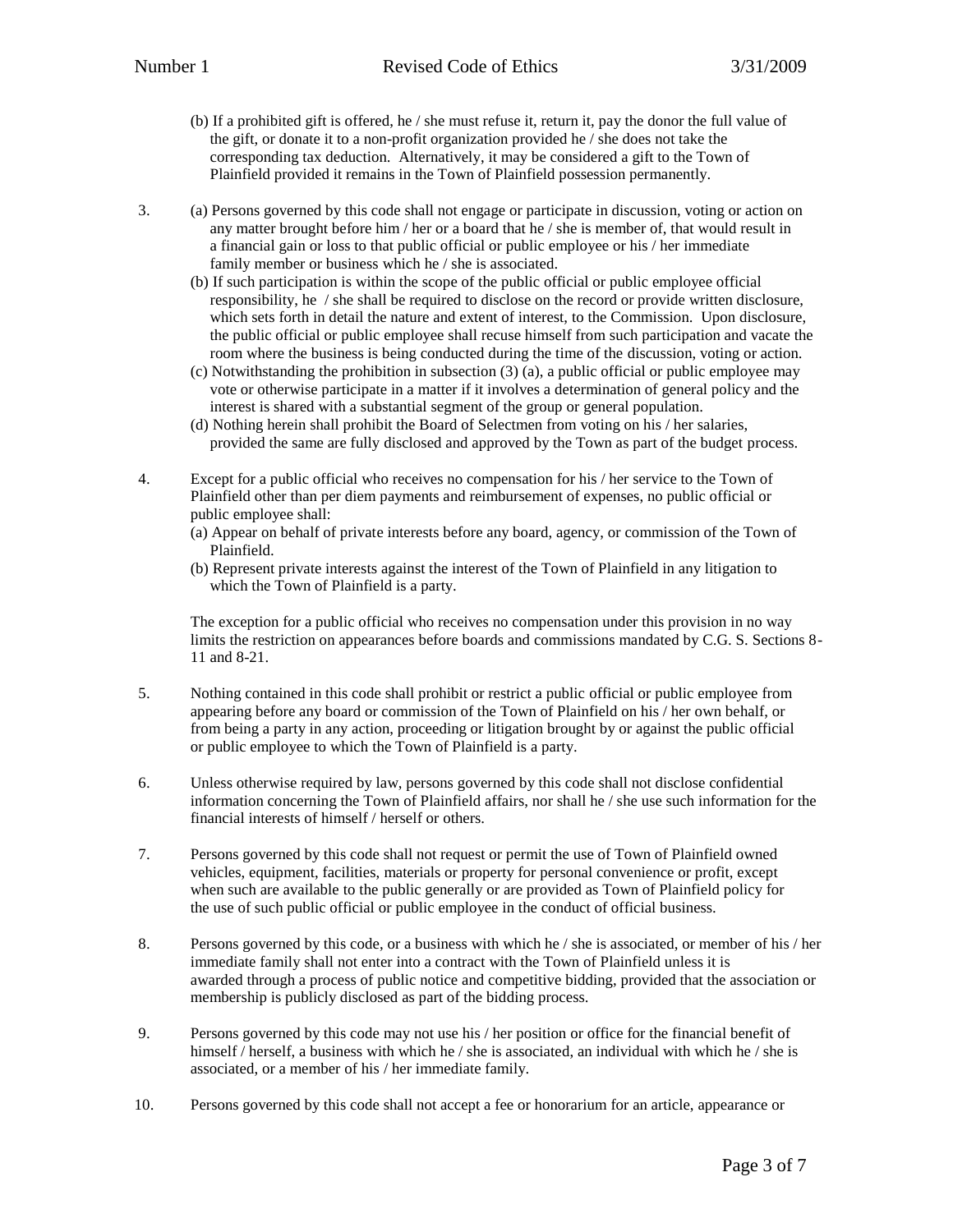speech, or for participation at an event, in his / her official capacity.

11. Persons governed by this code, or a business with which he / she is associated, or member of his / her immediate family, shall not solicit or accept anything of value, including but not limited to, a gift, loan, political contribution, reward or promise of future employment based on any understanding that the vote, official action or judgment of the public official or public employee would be or had been influenced thereby.

## **Section 1-4. Former Public Employees / Officials.**

- 1. For a period of one year after termination of service with the Town of Plainfield, no person governed by this code shall be compensated for appearance before the board or agency of which he / she was a member.
- 2. Persons governed by this code shall not represent anyone other than the Town of Plainfield concerning any particular matter in which he / she participated personally and substantially while in municipal service.
- 3. Persons governed by this code shall not disclose or use confidential information acquired in the course of and by reason of his / her past official duties, for financial gain for himself / herself or others.
- 4. Persons governed by this code who participated substantially in the negotiation or award of a Town of Plainfield contract obliging the Town of Plainfield to pay an amount of \$100,000 or more, or who supervised the negotiation or award of such a contract shall not accept employment with a party to the contract other than the Town of Plainfield for a period of one year after such contract is signed.

## **Section 1-5. Ethics Commission.**

- 1. There shall be a Town of Plainfield Ethics Commission consisting of five members, each of whom shall be appointed by unanimous vote of the Board of Selectmen. In making the initial appointments, three members shall be appointed for four years, and two shall be appointed for two years. Thereafter, appointments shall be for four year terms. No more than three shall be members of the same political party.
- 2. All members shall be electors of the Town of Plainfield. No member shall: (a) hold or campaign for any public office; (b) have held public office or have been a candidate for public office for a two year period prior to appointment; (c) hold office in any political party or political committee; or (d) serve as a member of any other municipal agency.
- 3. (a) Although any member or employee of the Commission shall have an unrestricted right to vote, make political contributions, and attend fundraising or other political events, no member or employee shall publicly support any candidate for any municipal office subject to the Commission's jurisdiction. An individual would be publicly supporting a candidate by, for example, volunteering as a campaign worker, giving a speech at a political event or formally endorsing a candidate. A Commission member may be a member of a political party, but shall not hold an office in that party. (b) No public officer may disseminate information, which indicates that a Commission member supports his or her candidacy.
- 4. The Commission shall elect a chairperson who shall preside at meetings of the Commission and a vice chairperson to preside in the absence of the chairperson. Four members shall constitute a quorum. A majority vote of the Commission shall be required for action of the Commission. The chairperson or any three members may call a meeting.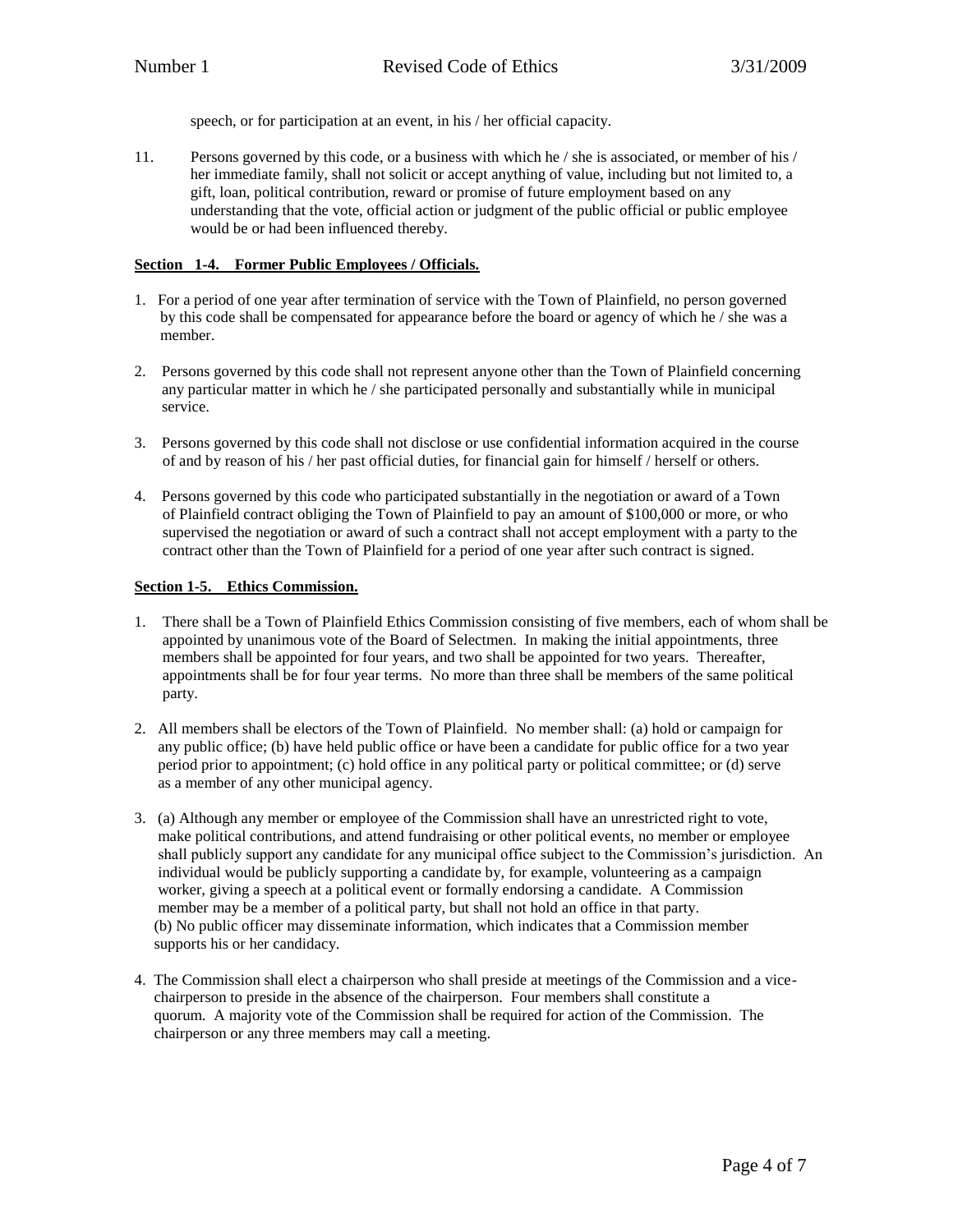# **Section 1-6. Powers and Duties.**

- 1. The Commission shall issue advisory opinions when requested by a person governed by this code; to investigate and hear complaints concerning allegations of unethical conduct as to any person governed by this code and render its opinion thereon; and to make recommendations to the Board of Selectmen for changes in this code.
- 2. The Commission may adopt rules and regulations not inconsistent with this code.
- 3. The Commission shall provide an annual written report summarizing the activities of the Commission to the Board of Selectmen on or before February 1.
- 4. The Commission shall not incur any expenses in excess of the funds appropriated by the legislative body for such purpose.

## **Section 1-7. Complaint Procedures.**

## **1. Complaint**

- (a) Upon the complaint of any person (Complainant) on a form prescribed by the Commission, signed under penalty of false statement, the commission shall conduct an inquiry on any alleged violation of this code. If no form is available, the Commission may accept a signed letter with the information required by this section as a complaint.
- (b) Complaints shall include the name of the person accused (Respondent), the specific acts alleged to constitute the violation, when these acts occurred, and whether or not these allegations have been presented to other administrative or judicial authorities.
- (c) All information supplied to or received from the Commission during the evaluation and inquiry shall remain confidential, unless otherwise required by law.
- (d) No complaints may be made under this code except within one year after the violation alleged in the complaint has been committed.
- (e) After receipt of information from an individual, the Commission shall not disclose the identity of such individual, unless otherwise required by law.
- (f) No person shall take or threaten to take official action against an individual for such individual's disclosure of information to the Commission under the provisions of this Code. After receipt of information from an individual, the Commission shall not disclose the identity of such individual without his consent unless the Commission determines that such disclosure is unavoidable during the course of an inquiry or as required by law.
- (g) When a complaint is received the Commission shall determine whether the complaint is in proper form and whether the allegations if true would constitute a violation of this code. If the Commission determines that the complaint is not in proper form and / or does not allege facts sufficient to constitute a violation of this code, it shall dismiss the complaint. The Commission shall, not later than ten days after said determination, notify the Complainant and Respondent of its findings in writing.

# **2. Confidential Inquiry**

- (a) Once the Commission accepts a complaint, it shall cause an inquiry to be made and concluded in ninety days to determine whether or not there is probable cause to believe a violation of this code has occurred.
- (b) In the conduct of its inquiry the Commission shall have the power to hold hearings, examine witnesses, receive oral and documentary evidence and request witnesses as prescribed by C.G.S. Section 7-148h.
- (c) During the inquiry, the Respondent shall have the right to appear and be heard, to have counsel appear on his / her behalf and to offer any information which may be relevant to the inquiry.
- (d) If the Commission finds probable cause, it must be by the concurring vote of four out of the five members and the Commission shall set the date for a public hearing not less than thirty days nor more than ninety days after its findings.
- (e) The Commission shall advise the Complainant and the Respondent of its findings and a summary of the reasons therefore not later than three business days after the termination of its inquiry by registered or certified mail.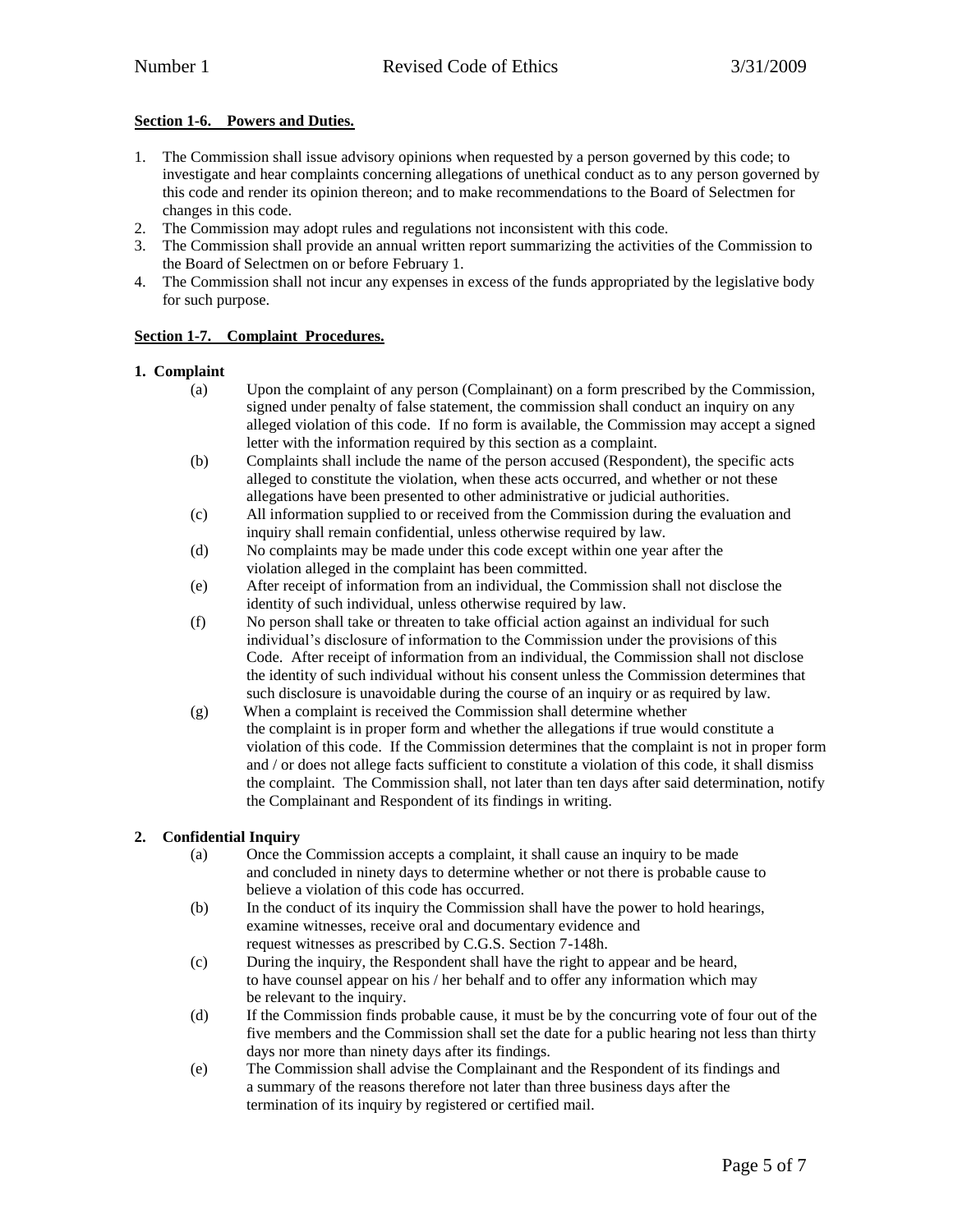(f) After the termination of its inquiry and its decision that probable cause exists, the Commission shall make public its findings no earlier than ten days and no later than fourteen days.

# **3. Public Hearing**

- (a) All hearings shall be recorded in a manner to be determined by the Commission.
- (b) Hearing shall not be subject to rules of court, except:
	- (1) The rights of an accused to confront and cross-examine his / her accuser,
	- (2) The rights of every witness or part to be represented by an attorney at law of his choice, and
	- (3) The right of every witness to decline to answer questions in accordance with the Fifth Amendment to the Constitution of the United States.
- (c) The Commission shall have the power to examine witnesses, receive oral and documentary evidence and request witnesses as prescribed by C.G.S. Section 7-148h.

## **4. Findings**

- (a) No finding of violation of this code shall be made except upon concurring vote of four out of the five members of the Commission.
- (b) The Commission shall render a decision within thirty days of the public hearing and shall notify the Complainant and Respondent in writing.

## **Section 1-8. Penalties**

- 1. Violation of any provision of this Code shall constitute grounds for, and may be punished by:
	- (a) A recommendation to the appropriate appointing or supervisory authority. Such authority will report within thirty days to the Commission whether action was taken and the reasons thereof .
	- (b) A recommendation to the Board of Selectman, where appropriate, to consider seeking restitution of any pecuniary benefits received because of the violation committed.

## **Section 1-9. Advisory Opinions**

Upon the written request of a person governed by this code, the Commission shall render written advisory opinions based upon the provisions of this code. Such opinions shall be available to the public except as prohibited by law.

## **Section 1-10. Validity**

- 1. If any part of this Code is determined to be invalid, such determination shall not affect the validity of any other part and the remainder shall remain in full force and effect.
- 2. If any part of this Code conflicts with the Federal Law, or the State of Connecticut General Statutes, the provisions of the Federal Law, or the State of Connecticut General Statutes shall prevail.

## **Section 1-11. Distribution of Code.**

The Finance Director shall cause a copy of this code to be distributed to every person governed by this code within 60 days after enactment of this code. Each public official and employee elected, appointed or engaged thereafter shall be furnished a copy before entering upon the duties of his office or employment. A signed receipt for all copies shall be kept on file.